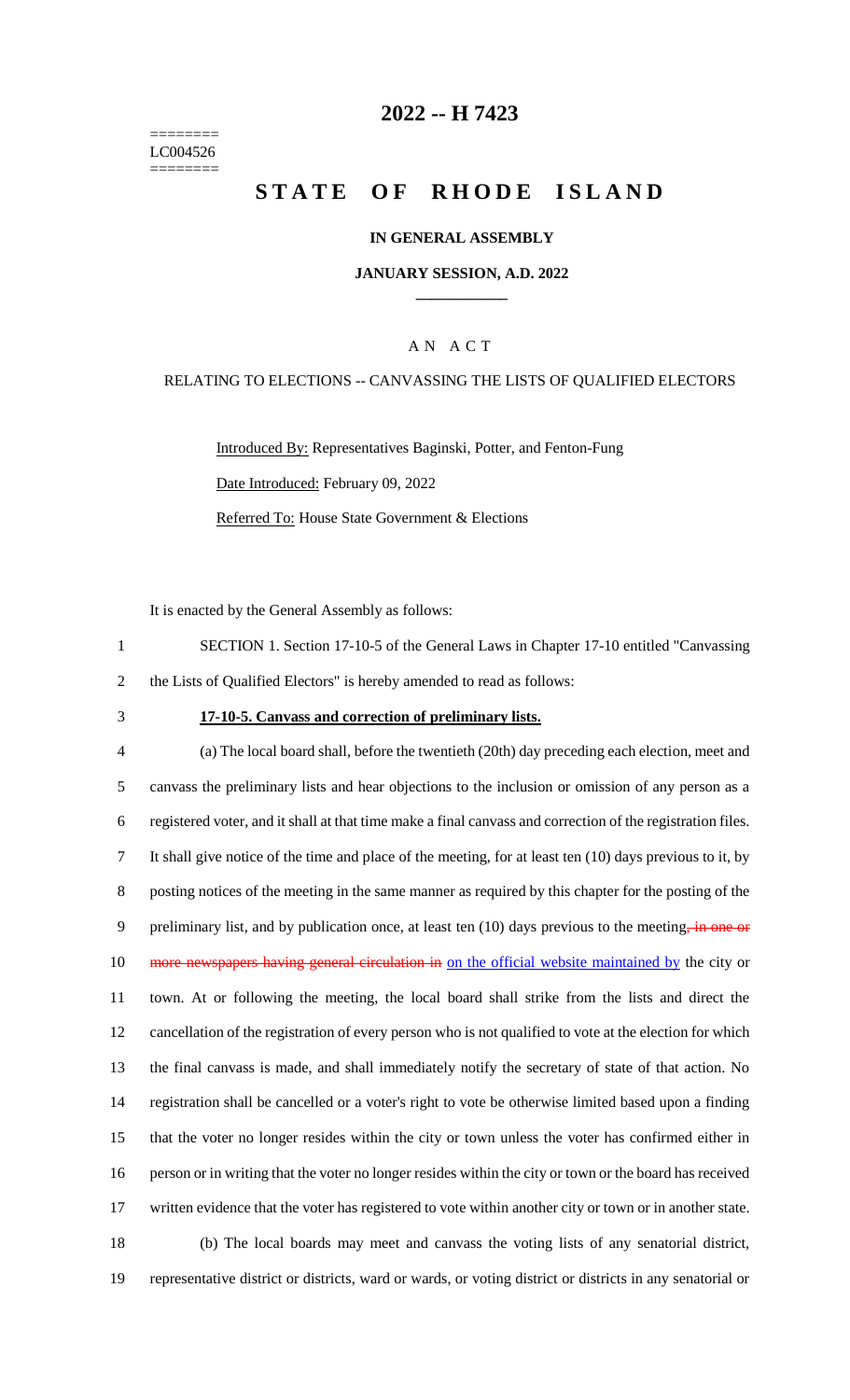- 1 representative district, ward, or voting district, or at their office or other previously designated
- 2 place, at any other convenient time or times, on the same day or different days, not inconsistent
- 3 with the provisions of this chapter.
- 4 SECTION 2. This act shall take effect upon passage.

======== LC004526  $=$